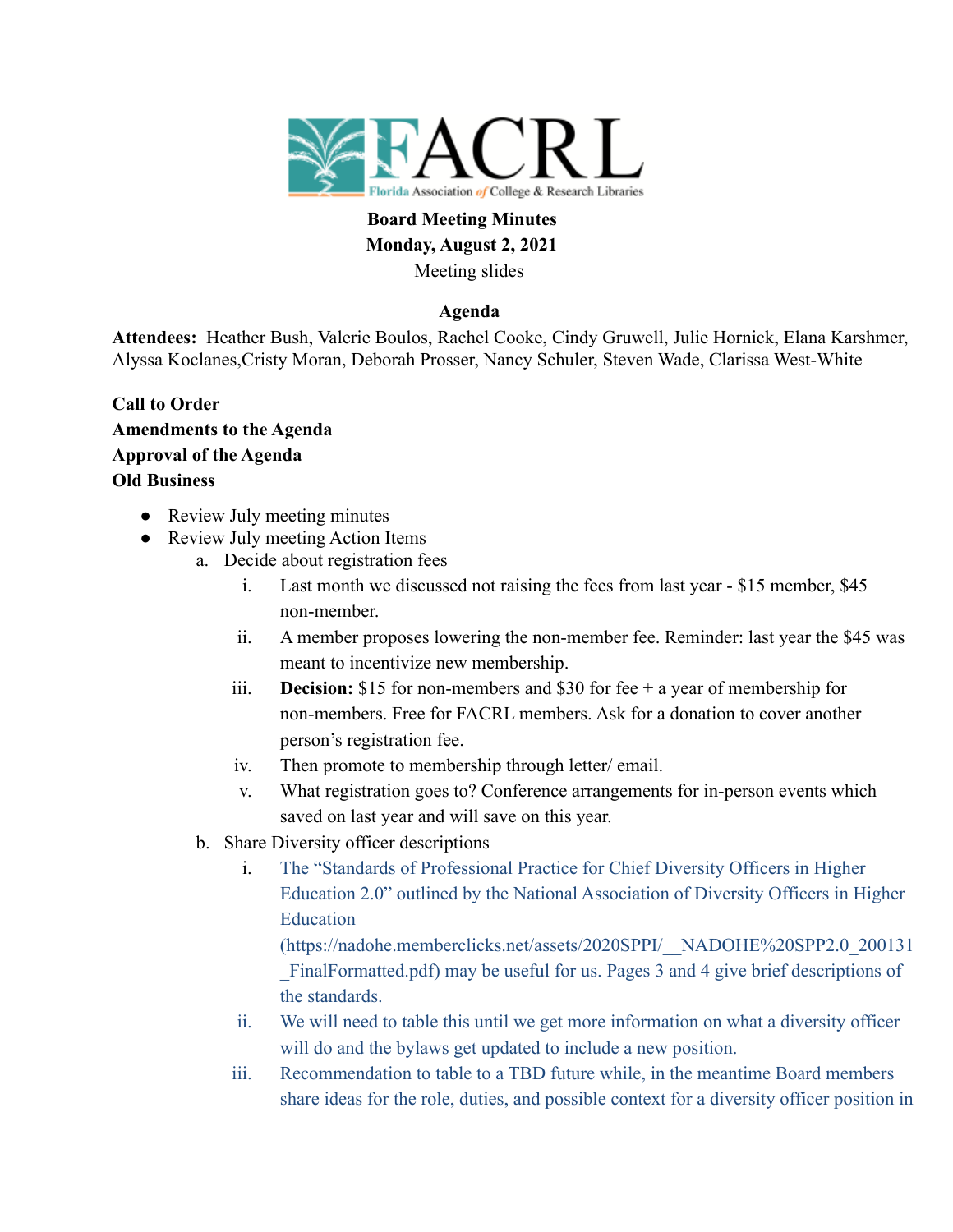## FACRL.

- c. Elana will send links to Bylaw revisions so far for comment.
	- i. Elana request we look at the Bylaws revisions and what's been updated and then review for a potential meeting item to accept/ reject them.
	- ii. **Action item:** Members should review the Bylaws revisions by the next meeting where we'll call a vote on accepting/ rejecting the revisions with the omission of the Diversity Officer item which we can bring *after* the September meeting/ vote.

## **New Business**

- 1. Update on keynote speaker (Elana)
	- a. The Board vote top candidate was Ted Thornhill who said "no." The second choice was Darryl Wing Sue who was vastly out of our price range. There were additional options that were researched but there were major cost restrictions or issues with time commitment/ logistics of the FACRL conference date/time. Rachel and Elana worked to find several options.
- 2. Overview of Rudy Jean-Bart TED Talk, LinkedIn (Cristy)
	- a. **Decision:** Board voted to accept Rudy Jean-Bart as our conference keynote speaker. Elana and Cristy will follow up with speaker.
- 3. Discussion of Diversity Fellow position (Elana)
	- a. See above.
- 4. Update on bylaws revision (Elana)
	- a. See above.
- 5. Conference Planning Ongoing item through October (Nancy)
	- a. Share draft by end of week (Organization)
	- b. Decide when registration should open (8/15)
	- c. **Action Item:** Nancy will send out the final draft of the page in the week so she can update and open the registration page.
	- d. Decide final date for schedule to be posted
	- e. Sponsorship ideas from Logistics Committee
		- i. Reviewed the ideas from the linked document
		- ii. Levels: Sponsor a Lunch & Learn, Sponsor a poster session, Sponsor a virtual happy hour (platform: CrowdPurr), Sponsor a swag giveaway tied to the happy hour
		- iii. Valerie recommends not offering a range as presented in the document but instead a set price point
		- iv. Possibility of sponsoring the keynote ?? highest level
		- v. Nancy will follow up with the Logistics Committee and Valerie/ Sponsorship Committee to fasttrack a draft of what can be sent to the vendors
	- f. Zoom security plans Moved to next month's agenda
		- i. Nancy shared the link for draft protocols for safety
		- ii. SUS and FCS and other institutions have auto institution-only settings

## **Officer/Liaison Reports**